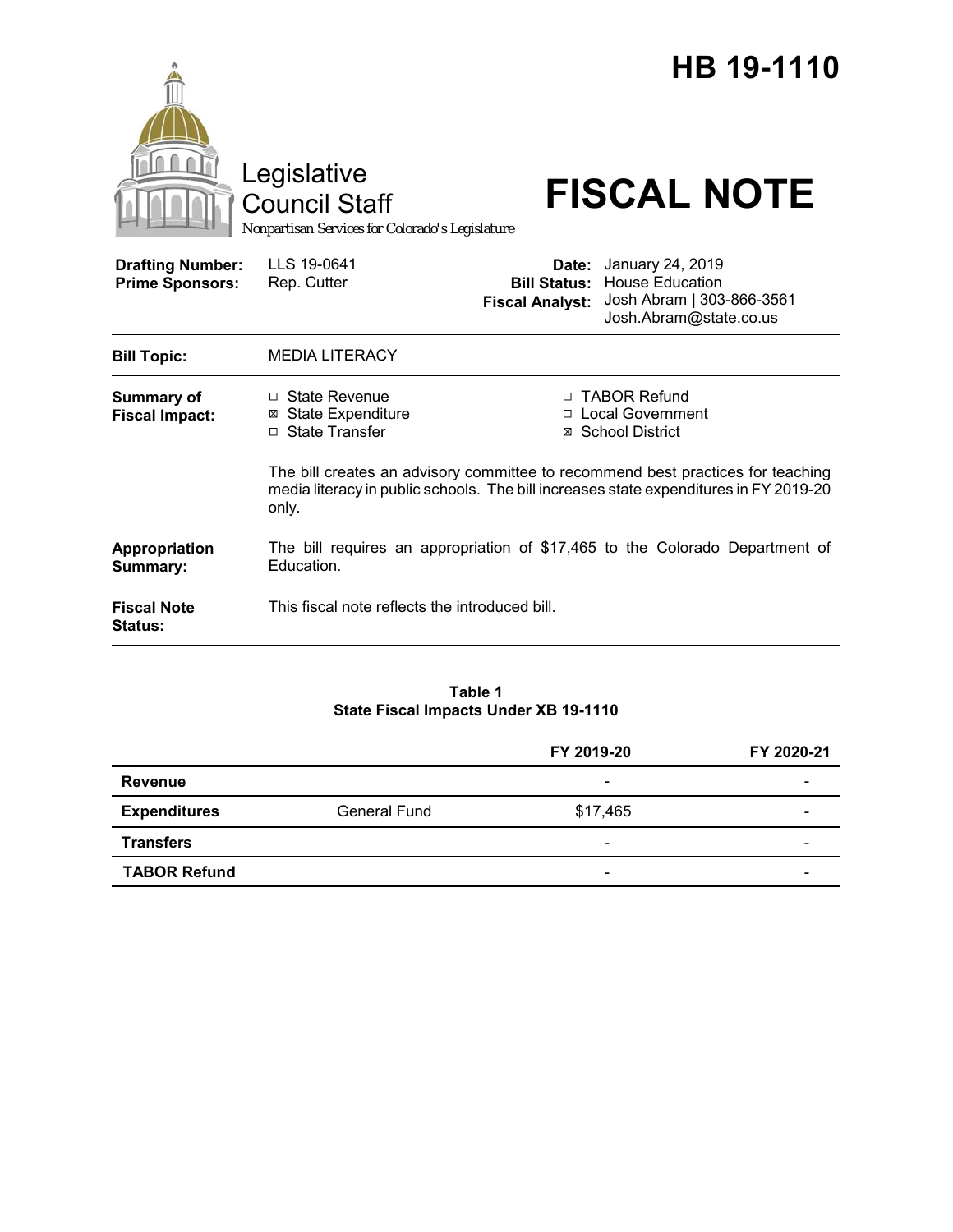January 24, 2019

# **Summary of Legislation**

The bill creates the nine-member Media Literacy Advisory Committee in the Colorado Department of Education (CDE) and sets conditions for the committee's appointment and composition. No later than March 1, 2020, the committee is required to report on and recommend revisions to existing state standards, and best practices for implementing media literacy in elementary and secondary education. No later than September 1, 2020, the CDE must implement media literacy in state academic standards if practicable. The bill is repealed July 1, 2021.

## **State Expenditures**

The bill increases General Fund expenditures to the CDE by \$17,465 in FY 2019-20 only. The bill also increases the administrative workload for the department. Costs are detailed in Table 1 and include travel and expense reimbursement for committee members, and professional facilitation. New state expenditures are estimated based on nine committee members meeting five times in FY 2019-20.

|                                         | FY 2019-20 | FY 2020-21 |
|-----------------------------------------|------------|------------|
| <b>Colorado Department of Education</b> |            |            |
| Committee Member Travel / Expenses      | \$8,465    |            |
| Facilitation                            | \$9,000    | -          |
| <b>Total Cost</b>                       | \$17,465   |            |

#### **Table 2 Expenditures Under HB 19-1110**

**Travel costs.** This fiscal note assumes that committee members are reimbursed for actual and reasonable travel costs to committee meetings. Mileage reimbursement, overnight lodging, per diem, venue and catering expenses for nine members and staff to meet five times in FY 2019-20 are estimated at \$8,465.

**Professional facilitation.** The committee will require the administrative assistance of an outside facilitator to work with the CDE to develop a work plan, coordinate committee communication and meeting logistics, conduct meetings, and prepare a final report. Assuming a contract price of \$1,000 per day, 2 days of planning, 5 meetings, and 2 days to prepare a final report and recommendations, facilitation costs amount to \$9,000.

**Administrative workload.** The bill increases the CDE's administrative workload and costs to coordinate the committee's meetings. This fiscal note assumes 15 hours of staff time for each committee meeting, including preparation, staffing the event, and helping the facilitator report the committee's recommendations to the SBE. Assuming five required meetings annually, this implies a minimum workload increase of 75 hours annually. This increase in workload does not require an appropriation.